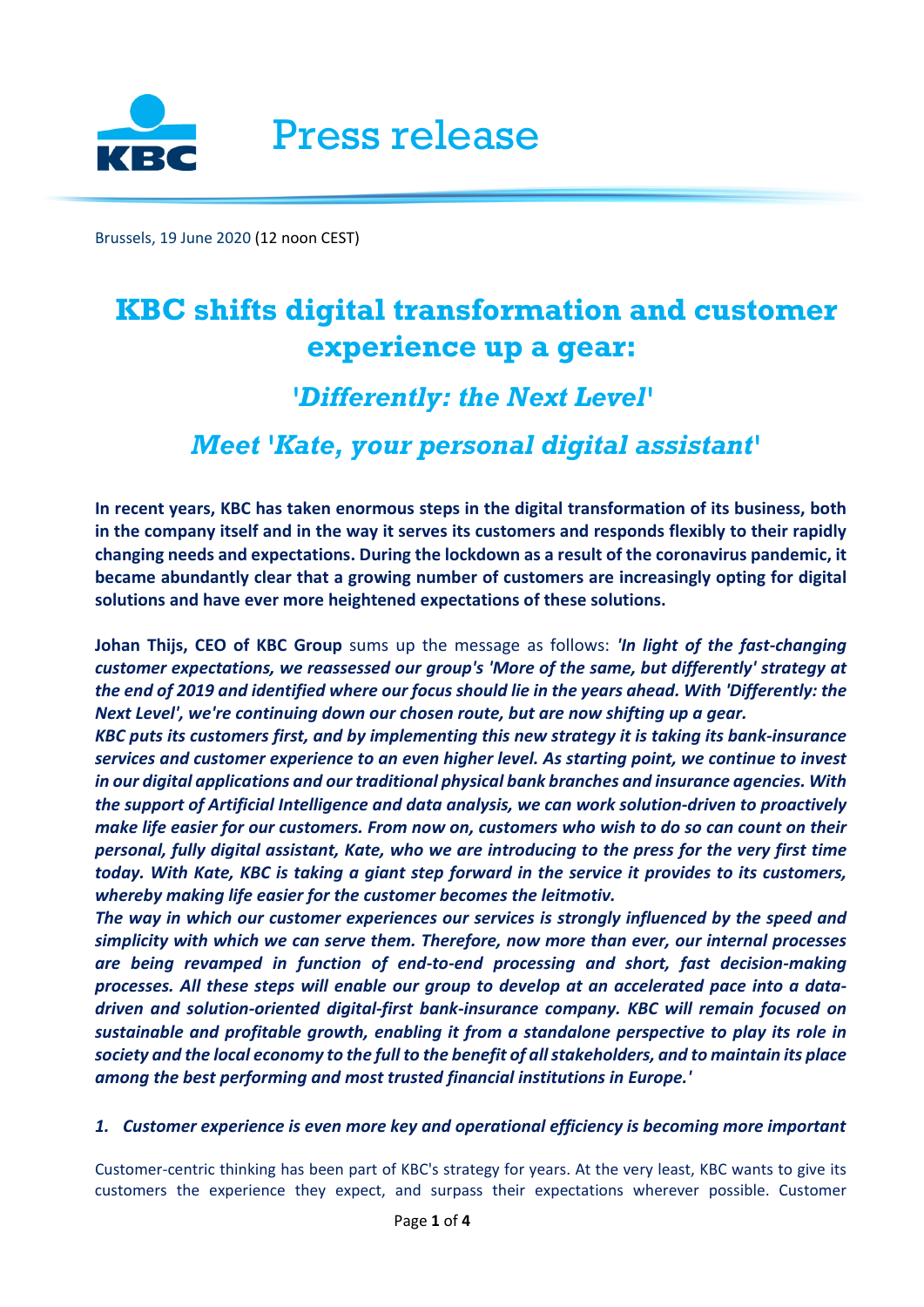satisfaction is based on all the experiences customers have with KBC: at the start of the customer relationship, during a sale, both in a branch and via a digital application, etc. With respect for its customer, KBC constantly seeks to balance the customer's experience and KBC's concern for sustainable growth and profitability.

Customer expectations have evolved enormously in recent years: fast, hassle-free, proactive and personal products and services have become the norm, in the financial world too. Technology increasingly supports that.

KBC had already digitalised a number of internal/underlying (often complex or manual) processes that its customers don't see but that ensure that simple, high-quality products can be provided to the customers quickly and easily. Going forward, KBC will go a step further. From now on, KBC products, services and core processes will be designed, adjusted or revamped in such a way to simplify them, make them user-friendly and scalable and, in effect, enable them to respond in a fast and appropriate way to customers' needs. For customers who so desire, KBC will also use the available data in an intelligent and appropriate manner. This should enable KBC to offer its customers simple and high-quality products quickly, smoothly and proactively, and in a user-friendly way, thereby maximising the customer experience, which in turn contributes to greater customer satisfaction and loyalty.

### *2. Offer proactive customer-friendly solutions, powered by Artificial Intelligence and qualitative data*

In recent years, KBC has already responded to changing customer behaviour with its omnichannel distribution model. Physical and digital channels go hand in hand when it comesto serving all customers, both the growing group of digitally-minded customers and the less digitally-minded ones. As a result of the recent coronavirus lockdown, society received a far-reaching digital boost much faster than expected. The significant investments in digital transformation made by KBC over the past years clearly paid off and ensured that KBC could continue to serve its customers flawlessly.

KBC is going to make the interaction with the customer even more future-proof and smarter (i.e. reinforced by Artificial Intelligence) and wants to move on from an omnichannel distribution model to a **digital-first** distribution model. In both the omnichannel and digital-first models, the human factor/interaction remains important, and the network of KBC employees and branches are fully available to the customers. In specific segments such as Private Banking or Corporate Banking, this relationship is even personalised via the KBC Relationship Managers. As is always the case, the customer decides which distribution channel, digital or physical, is used to contact the bank or insurer.

In a 'digital-first' distribution model, however, digital interactions with customers will form the initial basis. In view of this, KBC will therefore eventually offer all relevant solutions for its customers' financial needs via mobile applications. In addition to a digital product range, KBC will offer its customers digital advice and develop all processes and products asif they were sold digitally. For customers who so desire, **Kate** – the new, personal digital assistant - will play an important part in providing proactive, timely, personalised and relevant solutions in digital sales and consulting. That's why operational efficiency of underlying processes is so crucial.

Employees in the branch network and in the contact centres continue to function as a beacon of trust towards KBC's customers. While specifically answering the questions and fulfilling the financial needs of customers, they will support, encourage and monitor use of digital processes. They will be supported in this by Artificial Intelligence, data and data analysis.

#### *3. Continued focus on Open banking & Insurance results in Bank-insurance <sup>+</sup>*

In recent years, more and more customers have become acquainted with KBC's mobile applications. Previously, KBC only offered the bank and insurance products and services in its mobile app to its own customers. Meanwhile, Open Banking & Insurance (OBI) has become a fact. KBC will continue along this route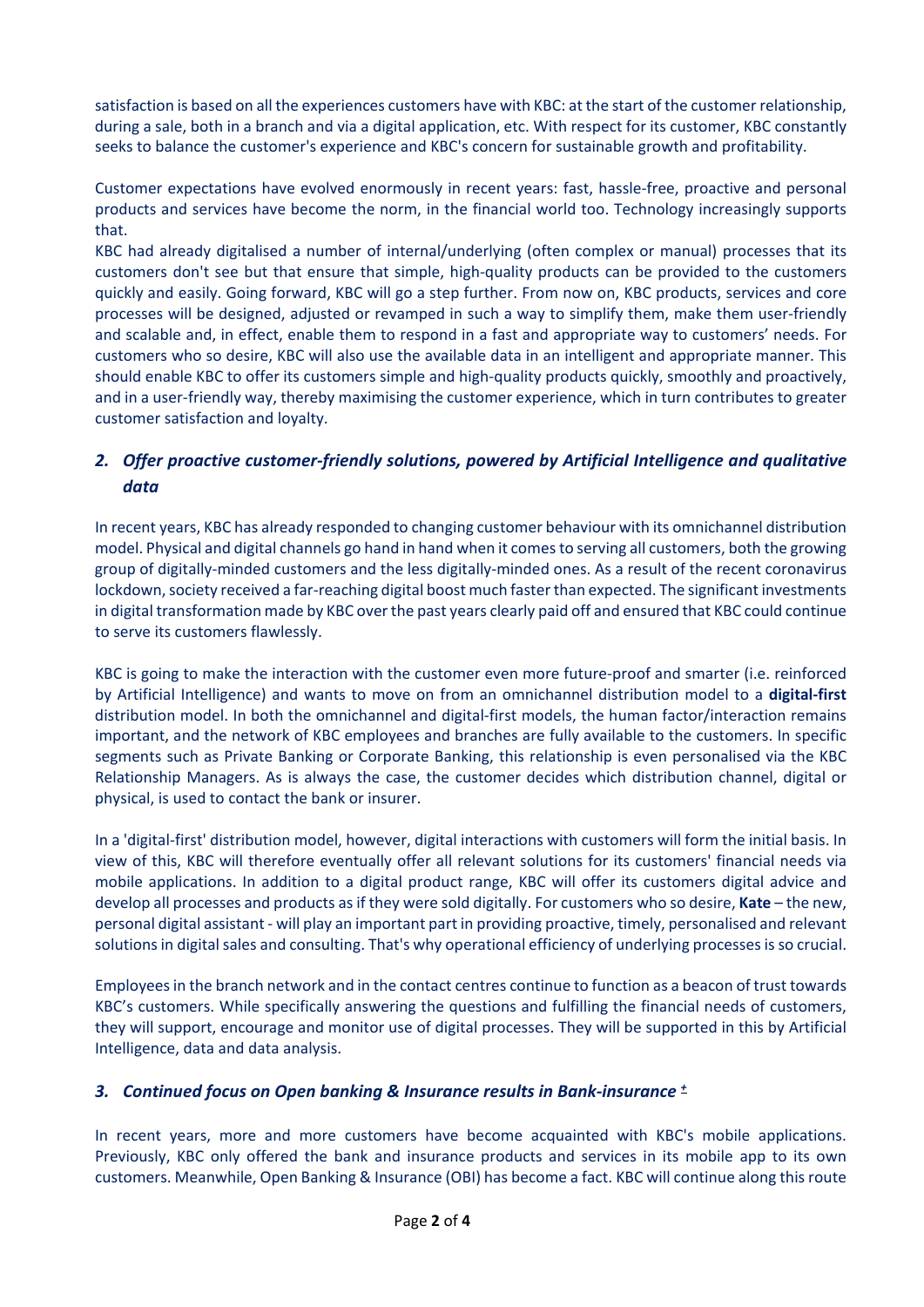and, not only in Belgium but also in its other core countries, also offer non-financial solutions that should benefit the financial well-being of retail/private customers or the future of corporate customers.

#### **Besides offering traditional bank-insurance solutions (loans, insurance, investments, payments) to its Retail, SME and Corporate customer segments, KBC will also provide less traditional but often-used solutions. The '+' in 'Bank-insurance +' refers precisely to the broader 'economic services' KBC is offering.**

These may include solutions that help customers:

- save money: advising them to switch to a cheaper energy supplier, for instance
- make money, such as the KBC Deals discounts offered in Belgium
- simplify everyday payments, like the ability to pay for parking automatically
- support business activities, such as the BrightAnalytics reporting tool.

KBC will, of course, do this with full respect for the protection of customers' data and privacy.

#### *4. Pearl +: think local, create and work increasingly more together*

**KBC is expanding further on its strong corporate culture of 'Pearl'** (Performance, Empowerment, Accountability, Responsiveness, Local Embeddedness) that was introduced in the group eight years ago. **KBC is adding an extra dimension, a '+'.** This means that KBC will increasingly focus on the **joint development** of solutions, initiatives and ideas within the group (in such areas as HR, strategy, finance and retail products/services) so that they are easy to use throughout the group. KBC is taking **group-wide cooperation** between the various countries and domains to an even higher level. This will make it possible to work more efficiently, to respond more quickly to change and to overcome any lack of local skills throughout the group.

#### *5. What will be the first thing customers notice? Personal digital assistant Kate*

A far-reaching analysis of customer needs provides insights into the behaviour of retail, SME and corporate customers and enables relevant banking and insurance solutions to be offered and the customer experience to be maximised in a pro-active and personalised way, as well as through a continuous learning process. KBC has translated this customer journey (from analysis to trigger and then solution) into an AI-powered **personal digital assistant called Kate** who gradually becomes more accurate or what you might call smarter over time and is therefore continuously improving the user's overall customer experience.

**Kate** provides customers with unparalleled ease of use by simplifying a number of daily routines, and integrating seamlessly and smoothly into KBC Mobile, helping its customers save time and money.

**KBC can deploy Kate in all its distribution channels, but has decided to focus initially on its mobile app for the retail customer segment (KBC Mobile in Belgium and the DoKapsy app in the Czech Republic), before rolling it out to business customers at a later stage. Kate is a group initiative but the implementation will be adapted to the local situation in each core country.**

#### **How Kate works**

Customers can ask **Kate** questions regarding their basic financial transactions (money transfer, insurance claim, etc.). But, for example, customers will also receive regularly personalised proposals from KBC in their mobile app to ensure maximum convenience. **They are completely free to choose whether or not to accept a proposal.** If they do, the solution will be offered and processed completely digitally.

In the first phase, which is due to start **in November 2020**, project **Kate** will offer a number of options in Belgium with the KBC Mobile app and in the Czech Republic with the ČSOB DoKapsy app (in Dutch, English and Czech).